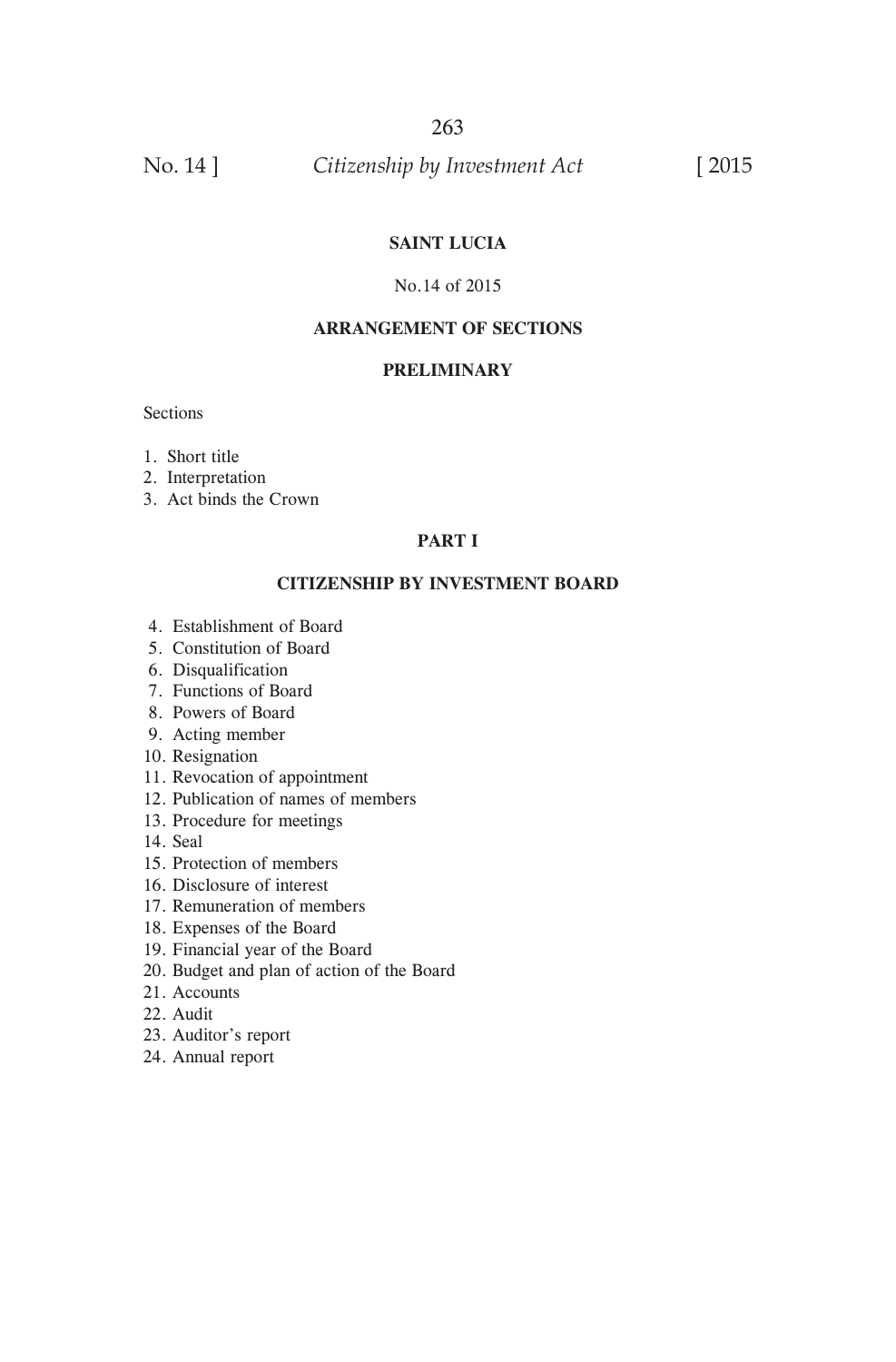No. 14 ] *Citizenship by Investment Act* [ 2015

#### **PART II CITIZENSHIP BY INVESTMENT UNIT**

- 25. Establishment of Unit
- 26. Constitution of Unit
- 27. Functions of Unit
- 28. Chief Executive Officer
- 29. Staff of the Unit

#### **PART III**

#### **APPLICATION AND REGISTRATION**

- 30. Application
- 31. Authorised agent
- 32. Proof of financial resources
- 33. Saint Lucia National Economic Fund
- 34. Due diligence checks
- 35. Report to Board
- 36. Approval, denial or delay of application
- 37. Request for review where an application for citizenship has been denied
- 38. Revocation of citizenship by investment

#### **PART IV**

#### **MISCELLANEOUS**

- 39. Publication of information
- 40. Regulations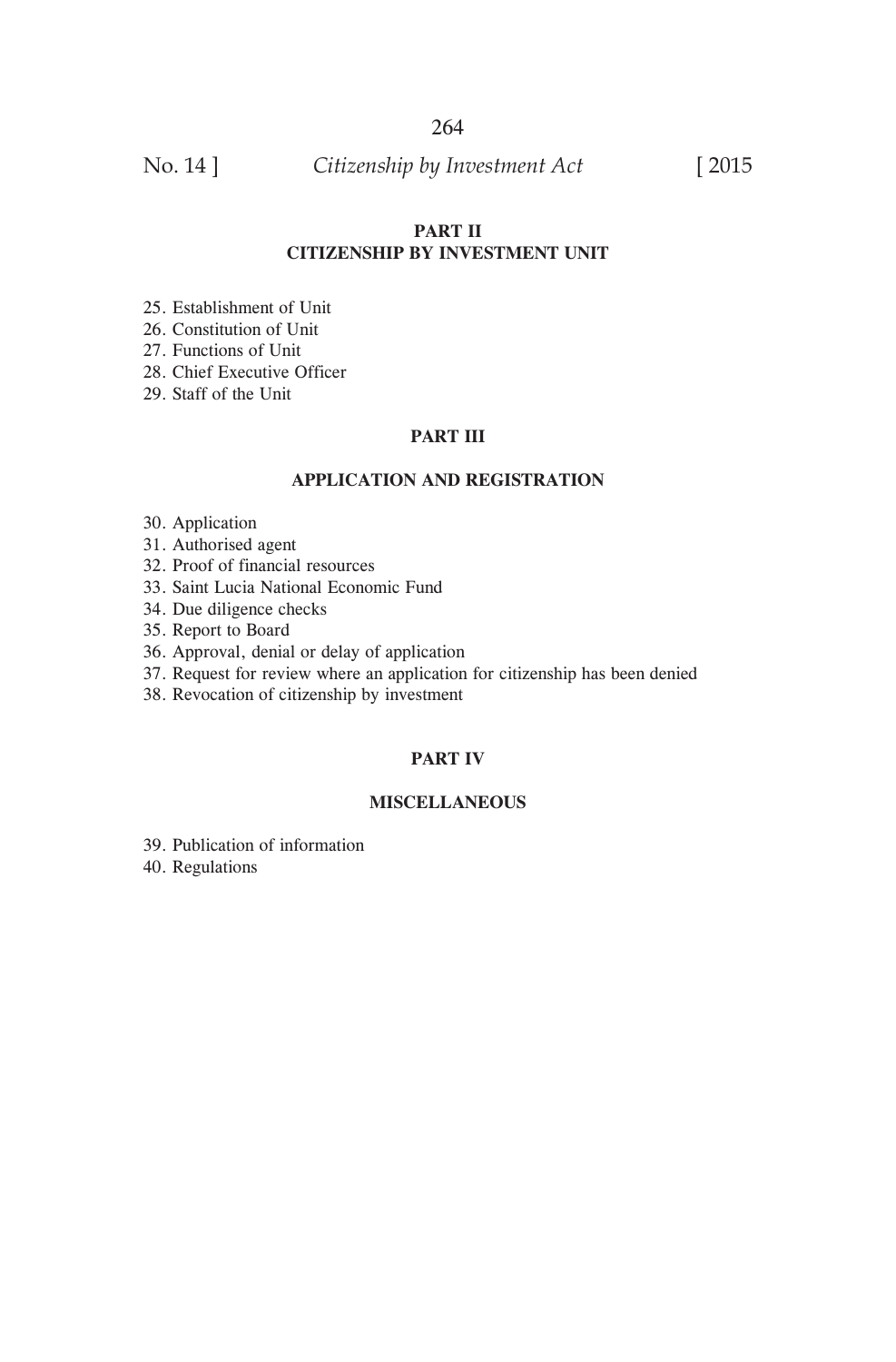265 No. 14 ] *Citizenship by Investment Act* [2015]

I Assent

[L.S.] PEARLETTE LOUISY, *Governor-General.*

*August 17, 2015.*

# **SAINT LUCIA**

**No. 14 of 2015**

 **AN ACT** to enable persons to acquire citizenship of Saint Lucia by registration following a qualifying investment in Saint Lucia and for related matters.

[ 24th August, 2015 ]

 **BE IT ENACTED** by the Queen's Most Excellent Majesty, by and with the advice and consent of the House of Assembly and the Senate of Saint Lucia, and by the authority of the same, as follows: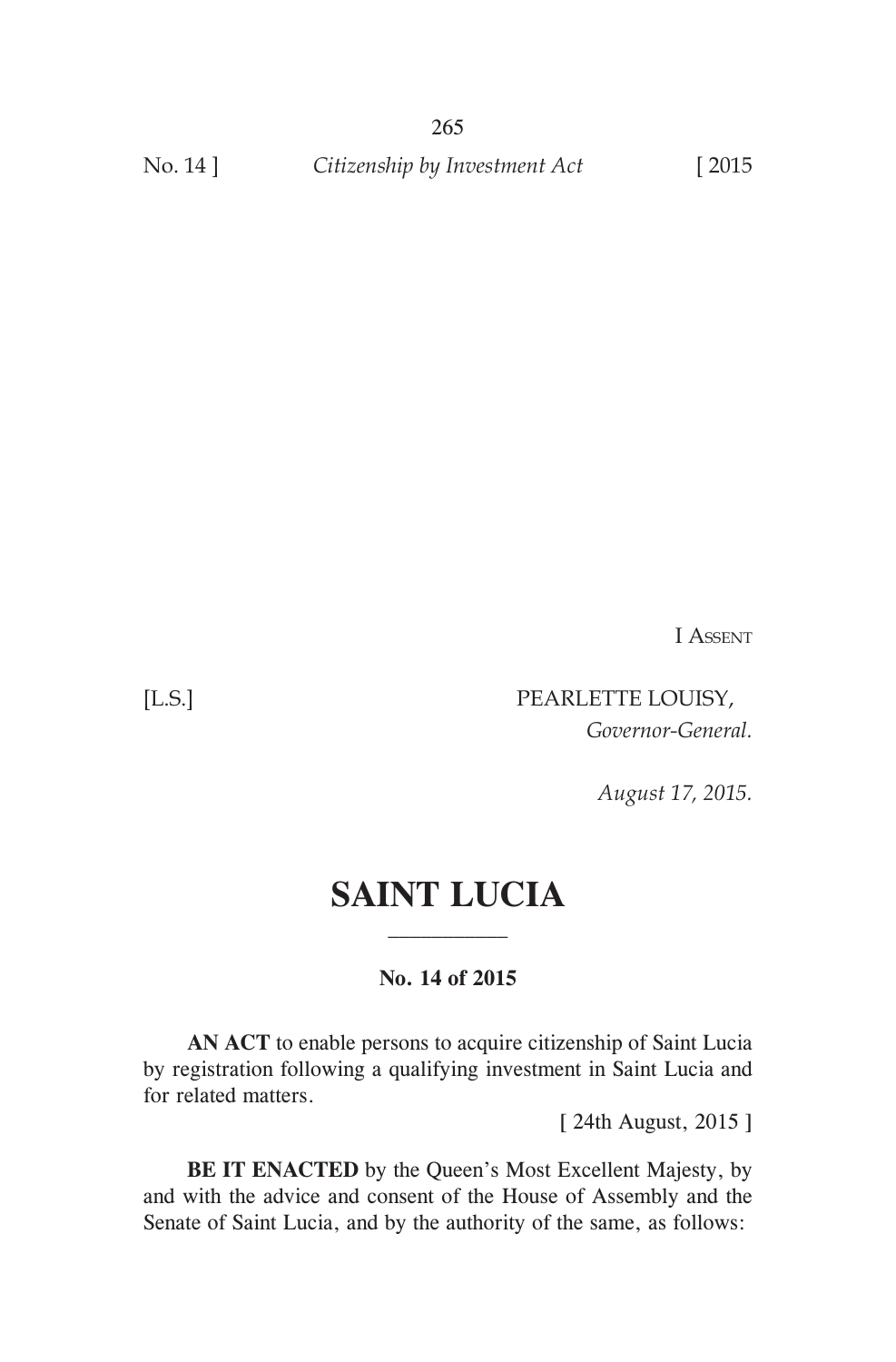|          | 266                           |                |
|----------|-------------------------------|----------------|
| No. 14 ] | Citizenship by Investment Act | $\boxed{2015}$ |

#### **PRELIMINARY**

#### **Short title**

 **1.** This Act may be cited as the Citizenship by Investment Act, 2015.

#### **Interpretation**

 $2,-(1)$  In this Act —

"applicant" means –

- (a) a person who applies for citizenship by investment under this Act;
- (b) a person who, as a head of a family, undertakes an investment for the purposes of this Act and signs the relevant agreements and undertakings on behalf of his or her dependants;
- "Authenticated translation" means a translation effected by either a professional translator who is officially accredited to a court of law, a government agency, an international organization or similar official institution, or if effected in a country where there are no official accredited translators, a translation effected by a company whose role or business is effecting professional translations;
	- "authorised agent" means a person licensed by the Financial Services Regulatory Authority who has paid the prescribed fee and is authorised to act on behalf of the applicant in relation to an application for citizenship by investment;
	- "Board" means the Citizenship by Investment Board established under section 4 of this Act;
	- "citizenship" means the status of being a citizen of Saint Lucia;
	- "citizenship by investment" means the acquisition of citizenship in Saint Lucia by means of qualifying investment;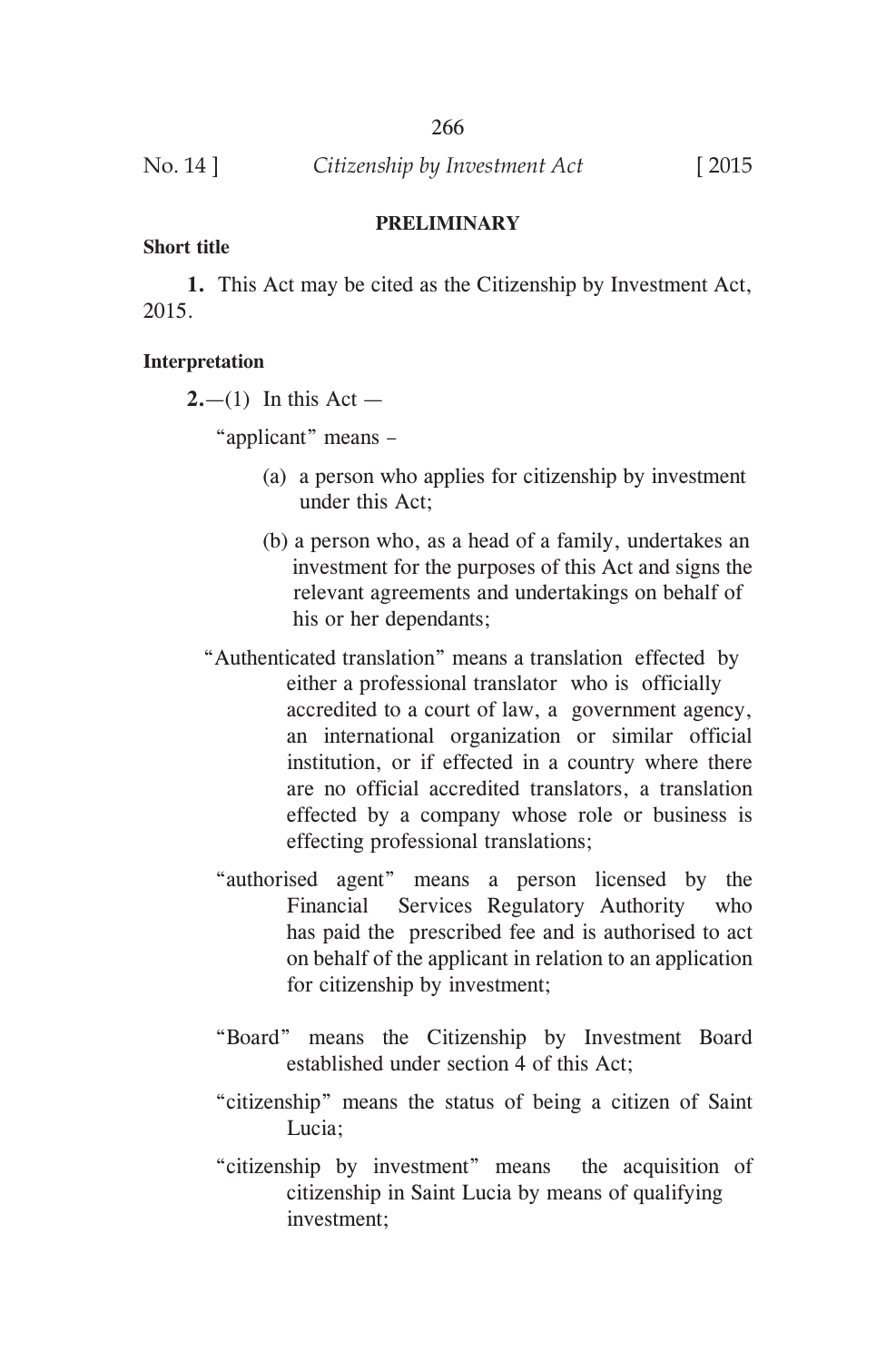- "Citizenship by Investment Programme" means the programme that allows a person to apply for citizenship of Saint Lucia upon satisfaction of the requisite qualifying investment and other requirements under this Act;
- "Minister" means the Minister to whom the Citizenship by Investment Programme is assigned except where the Act specifically designates another Minister;

"qualifying dependant" means –

- (a) a spouse of the applicant;
- (b) a child of the applicant or of his or her spouse who is less than eighteen years of age;
- (c) a child of the applicant or of his or her spouse who is no more than twenty five years of age, who is fully supported by the applicant and is in full time attendance at a recognised institution of higher learning;
- (d) a child of the applicant or his or her spouse, of any age, who is physically or mentally challenged and fully supported by the applicant;
- (e) a parent of the applicant or of his or her spouse above the age of sixty five years who habitually lives with and is fully supported by the applicant;
- (f) a parent of any age who is physically or mentally challenged and fully supported by the applicant;
- "qualifying investment" means cash or an investment in bonds, land or enterprise as may be prescribed by Regulations that in the opinion of the Minister brings substantial benefits to Saint Lucia;
- "prescribed" means prescribed in the Regulations;
- "Saint Lucia National Economic Fund" means the special fund established under section 33 of this Act for the special purpose of receiving qualifying investments of cash for funding government sponsored projects;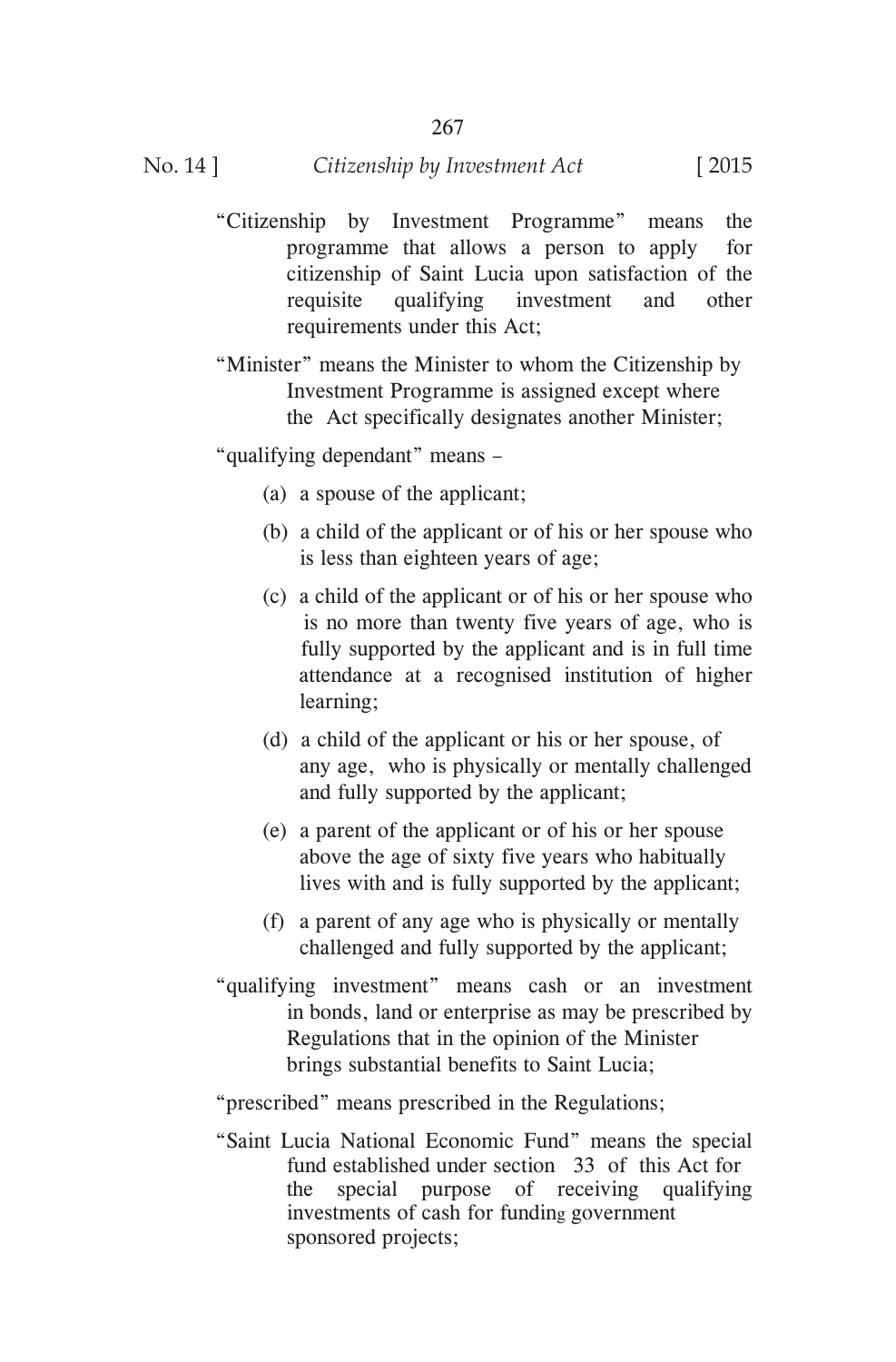| No. 14 ] | Citizenship by Investment Act | $\lceil 2015 \rceil$ |
|----------|-------------------------------|----------------------|
|          |                               |                      |

 "Unit" means the Citizenship by Investment Unit established under section 25 of this Act.

### **Act binds the Crown**

 **3.** This Act binds the Crown.

# **PART I**

# **CITIZENSHIP BY INVESTMENT BOARD**

#### **Establishment of Board**

 **4.** There is established a Citizenship by Investment Board which is a body corporate to which section 19 of the Interpretation Act, Cap. 1.06 applies.

### **Constitution of Board**

**5.—**(1) The Board consists of no more than five members to be appointed by Cabinet.

(2) The Board consists of -

- (a) a person nominated by the Minister with responsibility for the Citizenship by Investment Programme;
- (b) a person nominated by the Minister with responsibility for national security;
- (c) the Attorney General or his or her appointed representative;
- (d) two Attorneys-at-law with at least 10 years standing.

(3) Persons appointed pursuant to subsection  $2(a)$ , (b), and (c) may be individuals trained in law, business, finance or international relations.

 (4) Cabinet shall appoint one of the members of the Board to be the Chairperson and another member to be the Deputy Chairperson of the Board.

 (5) A member holds office for a period not exceeding three years, and is eligible for reappointment.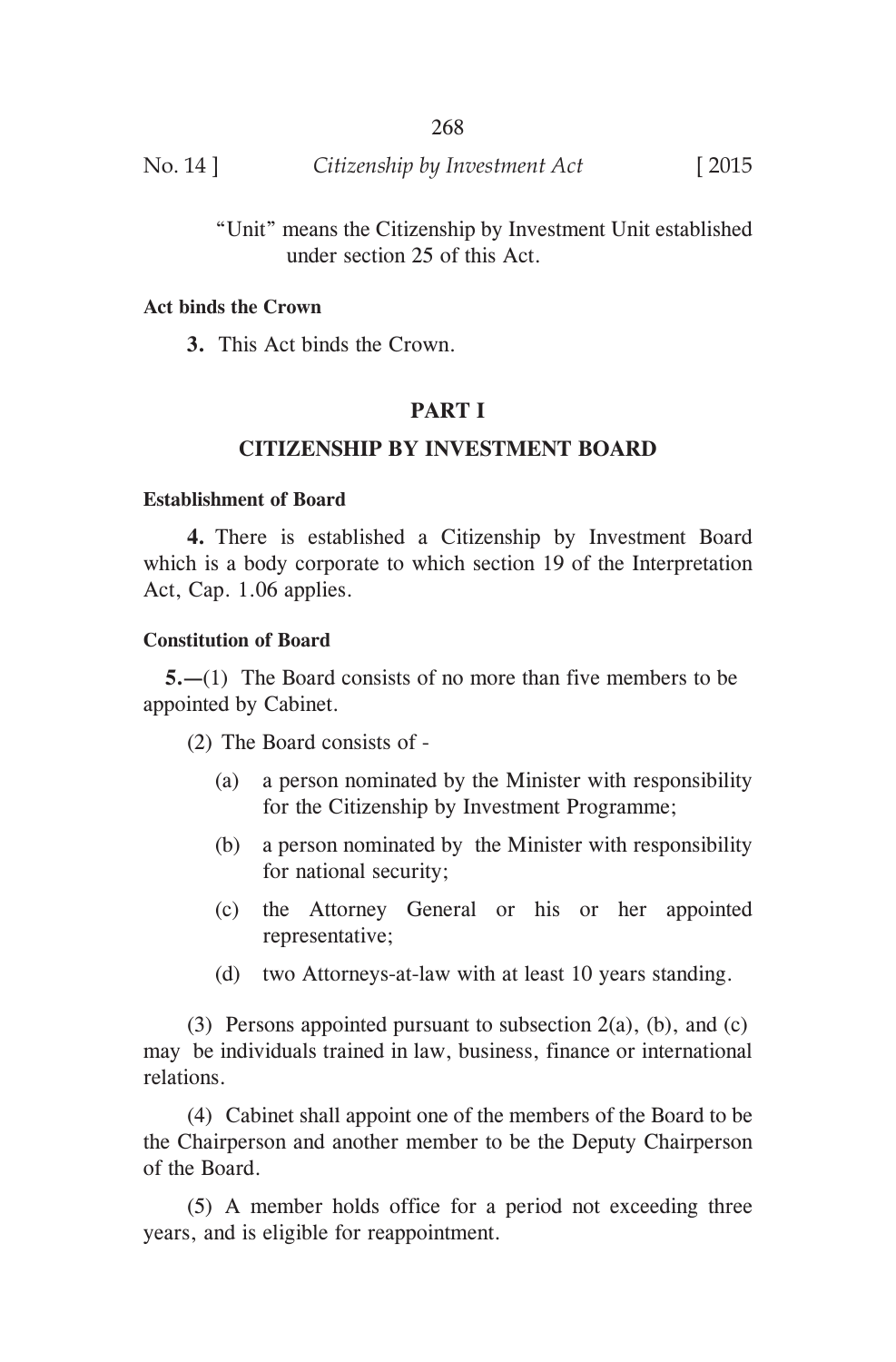### **Disqualification**

**6.** A person is disqualified from being a member of the Board if that person –

- (a) is declared by a court to be a bankrupt;
- (b) is declared by a court or a qualified health practitioner to be mentally incapacitated;
- (c) has been convicted of a criminal offence except where the offence is a minor traffic offence or has been spent.

### **Functions of Board**

**7.**—(1) Subject to subsection (3), the Board shall—

- (a) co-ordinate the administration and operation of the Citizenship by Investment Programme in an efficient manner;
- (b) monitor the process of an application by an applicant;
- (c) review reports of the Unit;
- (d) make recommendations to the Minister on the development of the Citizenship by Investment Programme;
- (e) establish and determine the functions or duties of the Unit;
- (f) issue guidelines within its jurisdiction under this Act;
- (g) carry out such other functions incidental to the proper discharge of the functions under paragraphs (a) to (f).

 (2) The Board shall consider and advise upon all matters which may from time to time be referred to it by the Minister and shall furnish to the Minister information he or she may reasonably require relating to the administration of this Act.

 (3) Subject to this Act, the Board may, for the purpose of exercising or discharging any functions under this Act, do anything and enter into any transaction which in the opinion of the Board, is reasonably necessary to ensure the proper exercise or discharge of its functions.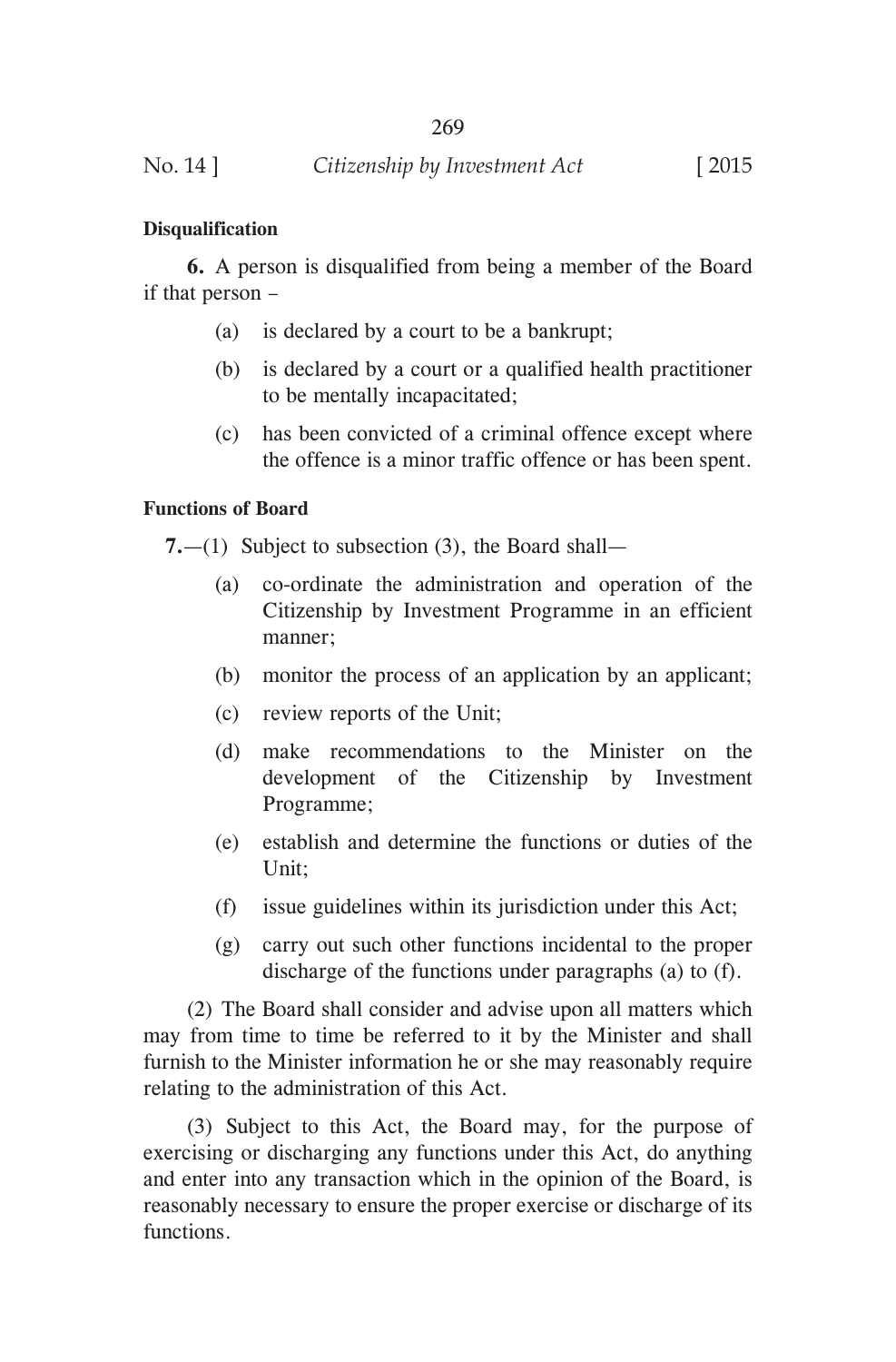### **Powers of Board**

 **8.** For the purposes of the discharge of the functions under section 7, the Board has power to request any information, document or thing, with respect to an application from –

- (a) the applicant or any qualifying dependant;
- (b) the Unit;
- (c) any other person who, in the opinion of the Board, may be able to assist.

### **Acting member**

**9**.—(1) Where both the Chairperson and Deputy Chairperson are absent or unable to act, the Minister may appoint any person to act temporarily in the place of the Chairperson or Deputy Chairperson.

 (2) Where the Minister appoints a person temporarily under subsection (1), the appointment must comply with the requirements in section 5 as to the constitution of the Board.

# **Resignation**

**10.—**(1) Any member of the Board, other than the Chairperson or Deputy Chairperson, may at any time resign his or her office by notice in writing addressed to the Minister and transmitted through the Chairperson or Deputy Chairperson, and from the date of the receipt by the Minister of such notice, such member ceases to be a member of the Board.

 (2) The Chairperson or the Deputy Chairperson may at any time resign his or her office by notice in writing addressed to the Minister and such resignation takes effect as from the date of the receipt by the Minister of such notice.

# **Revocation of appointment**

 **11.** Cabinet may at any time revoke the appointment of any member of the Board if —

- (a) that member becomes disqualified in accordance with section 6;
- (b) that member is guilty of neglect of duty, misconduct or malfeasance;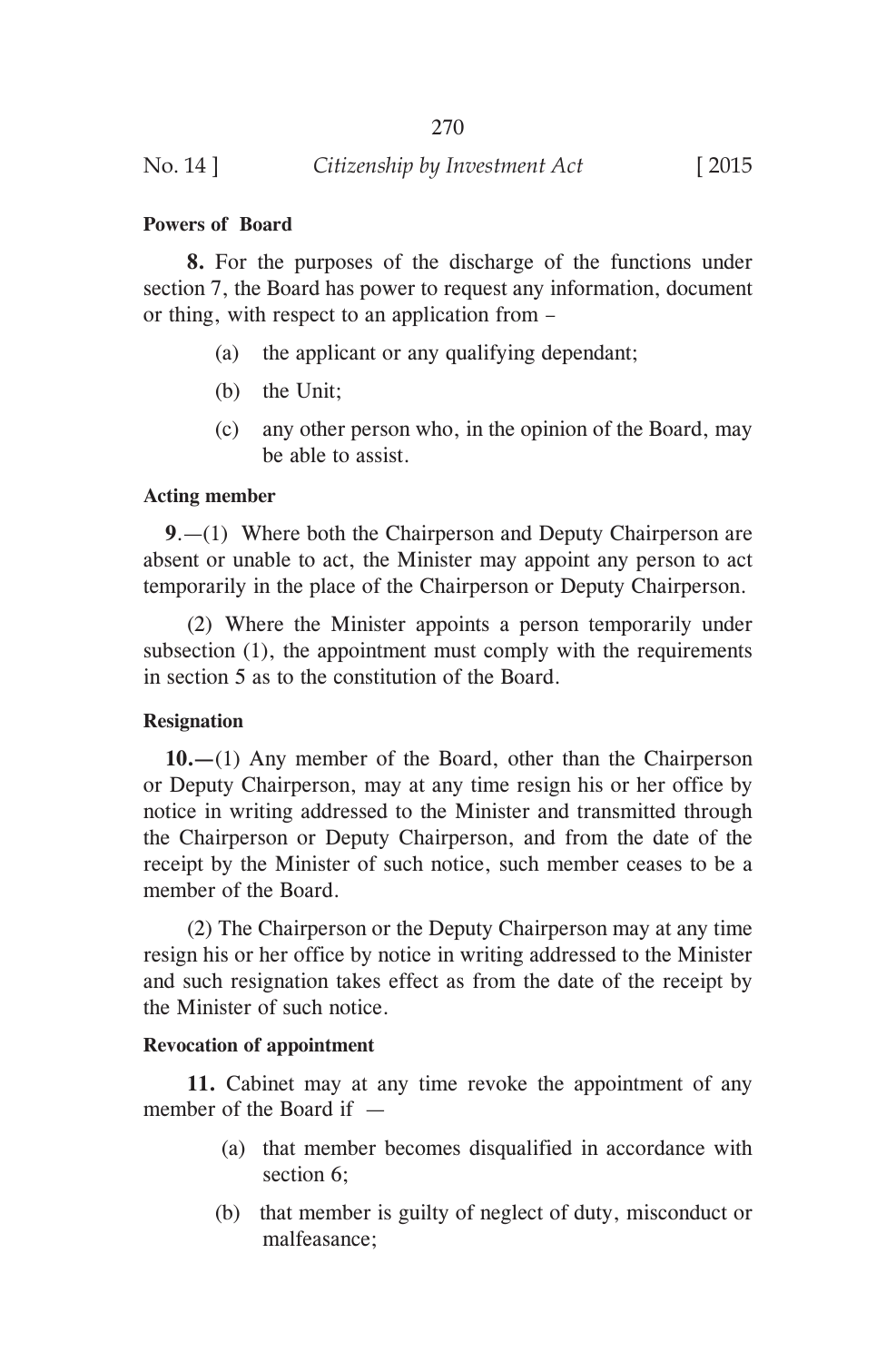- (c) that member exhibits behaviour inconsistent with his or her functions as assigned under the Act;
- (d) that member is absent from three consecutive meetings without reasonable excuse; or
- (e) it is for reasons of national security.

# **Publication of names of members**

 **12.** The names of all members of the Board as first constituted and every change in the membership of the Board must be published in the *Gazette.*

### **Procedure for meetings**

**13**.—(1) The Board shall meet -

- (a) twice yearly with the head of the Unit to review the efficient running of the Unit; and
- (b) from time to time as required to consider decisions of the Unit.

 (2) Subject to this section, the Board may regulate its own procedure.

### **Seal**

**14.**—(1) The Board must have an official seal which is kept in the custody of the Secretary.

 (2) The official seal of the Board must be affixed in the presence of and signed by the Chairperson or the Deputy Chairperson.

 (3) All documents other than those required by law to be under seal, which are executed by the Board and all decisions of the Board are to be signed by the Chairperson or any other member duly authorized in writing by the Chairperson to act on behalf of the Chairperson.

# **Protection of members**

**15.—**(1) A member of the Board is not personally liable for any act or default of the Board done or omitted to be done in good faith in the course of the operations of the Board.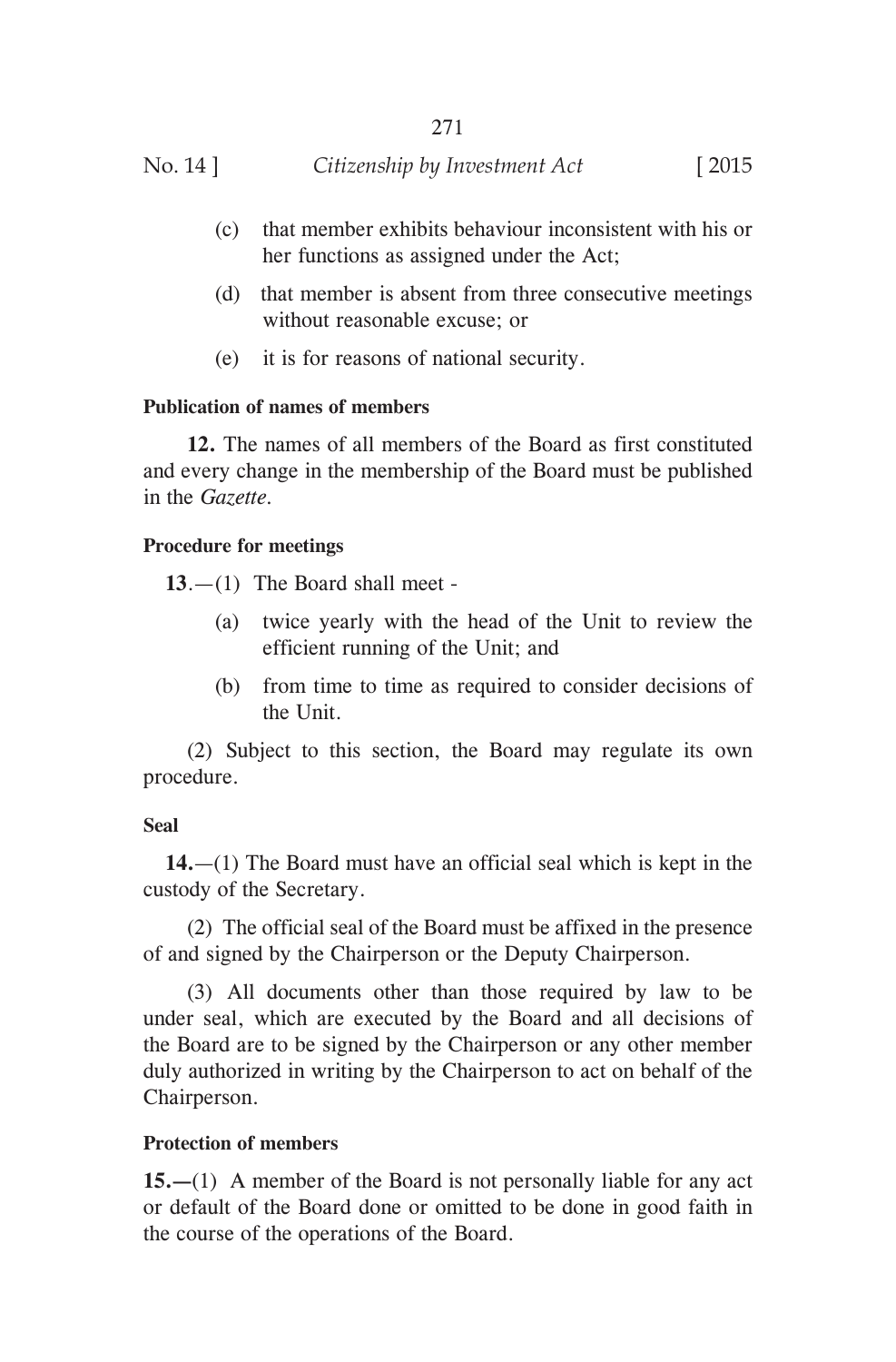(2) Where any member of the Board is exempt from liability by reason only of the provisions of subsection (1), the Board may be liable to the extent that it would be if such member were a servant or agent of the Board.

### **Disclosure of interest**

 **16**. A member of the Board who is in any way interested in any matter which is under consideration by the Board shall disclose to the Board the fact and nature of his or her interest and shall not take part in and shall be absent from any deliberation or any decision of the Board relating to such matter and such a disclosure must immediately be recorded in the records of the Board.

### **Remuneration of members**

 **17.** There shall be paid to the members of the Board, such remuneration, if any, whether by way of honorarium, salary or fees, or such allowances as Cabinet, on the recommendation of the Minister, determines.

# **Expenses of the Board**

 **18.** Except for the expenses incurred in establishing the Citizenship by Investment Programme, the expenses of the Board, including the remuneration of the members are to be paid out of the income generated by the Citizenship by Investment Programme.

### **Financial year of the Board**

**19.** The financial year of the Board begins on the  $1<sup>st</sup>$  day of April and ends on the  $31<sup>st</sup>$  day of March in each year or as otherwise determined by the Minister, in writing.

# **Budget and plan of action of the Board**

 **20.** The Board shall, not later than the 31st day of October in each year cause to be prepared and shall adopt and submit to the Minister –

- (a) a budget with the estimates of its income and expenditure;
- (b) a plan of action,

for the Board in respect of the next financial year.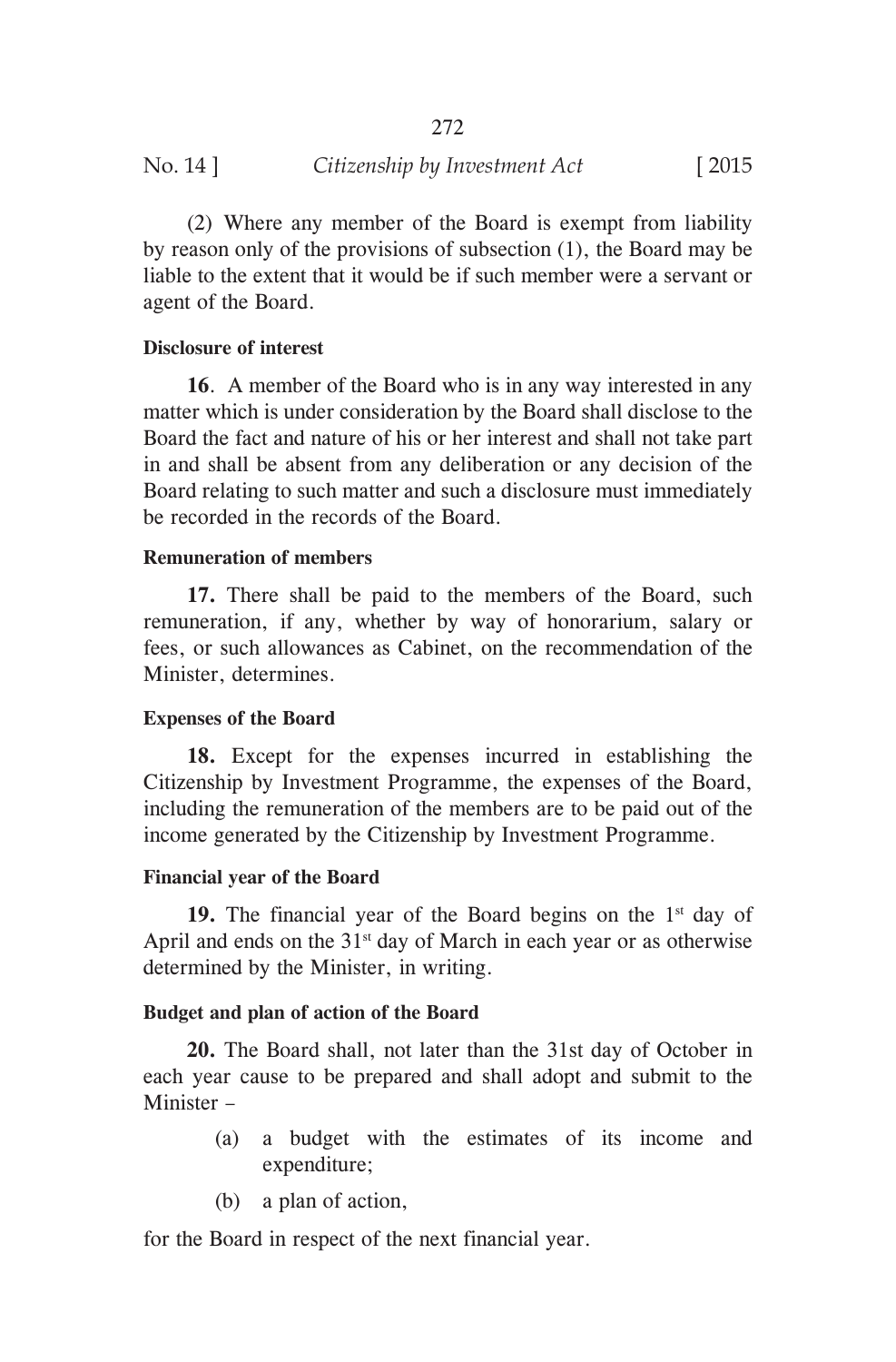| No. 14 ]<br>Citizenship by Investment Act | $[2015$ |
|-------------------------------------------|---------|
|-------------------------------------------|---------|

#### **Accounts**

 **21**. The Board shall keep proper records of accounts in accordance with generally accepted international accounting standards and principles and shall prepare and retain financial statements in respect of each financial year.

#### **Audit**

**22.**—(1) The Board shall, with the approval of the Minister, within one month after each financial year appoint an independent auditor.

 (2) An auditor appointed under subsection (1) may be reappointed for two additional terms.

 (3) An independent auditor appointed under subsection (1), shall conduct the audit in accordance with generally accepted international auditing standards.

 (4) The Board shall grant to the auditor appointed under subsection (1) access to all books, deeds, contracts, accounts, vouchers, or other documents which the auditor may consider necessary and the auditor may require the person holding or accountable for such document to appear, make a signed statement or provide such information in relation to the document as the auditor considers necessary.

#### **Auditor's report**

 **23.** An independent auditor appointed under section 22 shall not later than three months after the end of each financial year, submit copies of the audited financial statement of the Board and a report on the financial statement to the Board.

#### **Annual report**

**24.**—(1) Not later than three months after the end of each financial year and in accordance with subsection (3), the Board shall submit to the Minister an annual report on the work and activities of the Board for that financial year and the Minister shall not later than three months after the submission lay the same in Parliament.

 (2) Information contained in the report referred to in subsection (1) shall include –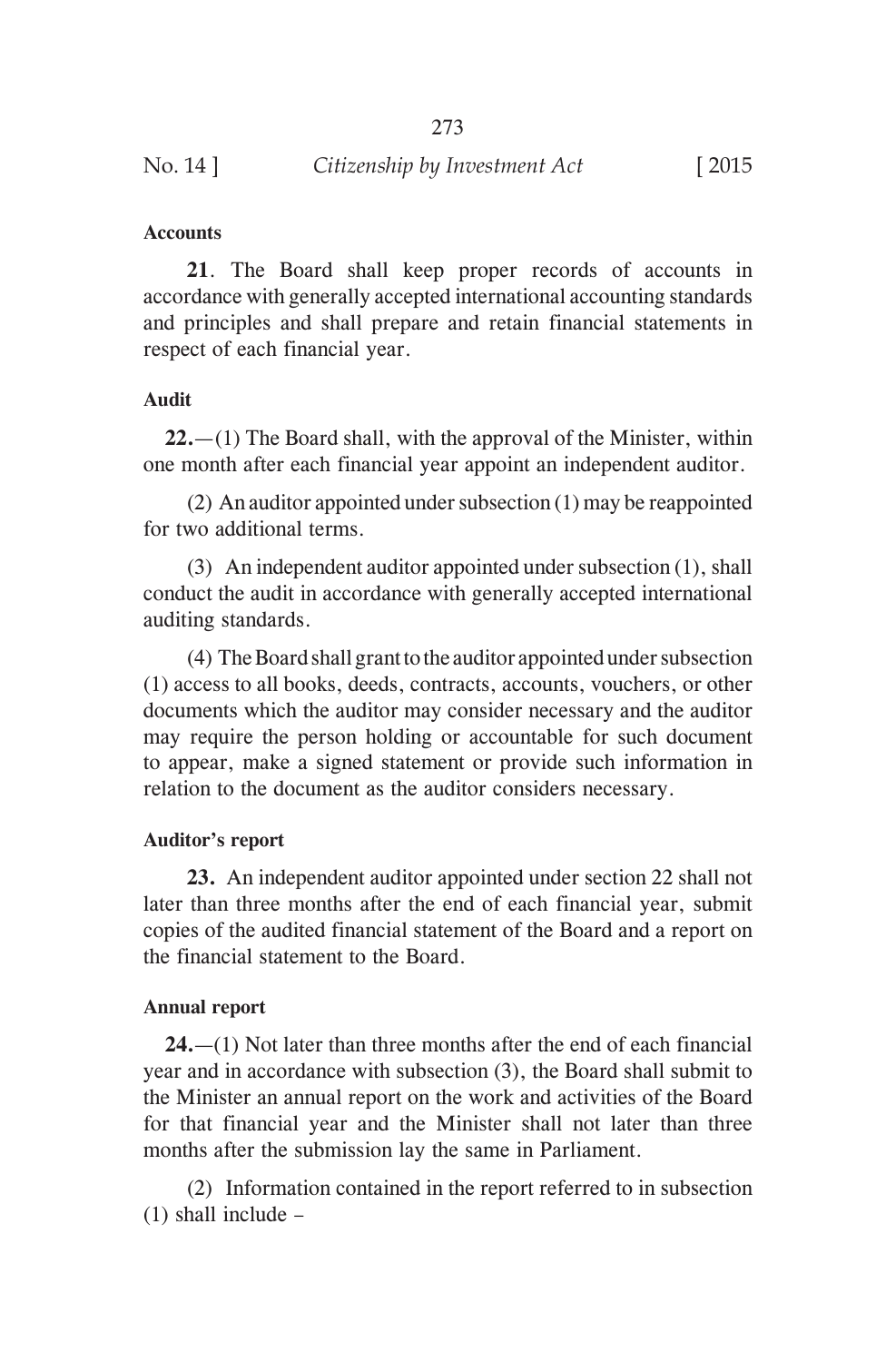### No. 14 ] *Citizenship by Investment Act* [ 2015

- (a) the number of applications made, granted and refused under the Act;
- (b) the names, addresses and nationalities of successful applicants and any qualifying dependants included in the applications;
- (c) the amount and other details of the investment;
- (d) such other information as the Minister considers appropriate.

 (3) The name of an unsucessful applicant shall not be included in the report in subsection (1).

 (4) An annual report under subsection (1) must be accompanied by the auditor's report under section 23.

### **PART II**

### **CITIZENSHIP BY INVESTMENT UNIT**

#### **Establishment of Unit**

**25.** There is established a Citizenship by Investment Unit.

### **Constitution of Unit**

**26.—** (1) The Unit shall be staffed by persons of integrity who are qualified and have the necessary experience and capacity to provide services to the Unit.

 (2) The Board, with the approval of the Minister, shall appoint a Chief Executive Officer to be the head of the Unit.

 (3) Cabinet shall set the terms and conditions of the Chief Executive Officer.

# **Functions of Unit**

**27.**—(1) The Unit shall be responsible for the general administration of the Citizenship by Investment Programme.

 (2) The Unit shall consider and advise upon all matters which may from time to time be referred to it by the Board and shall furnish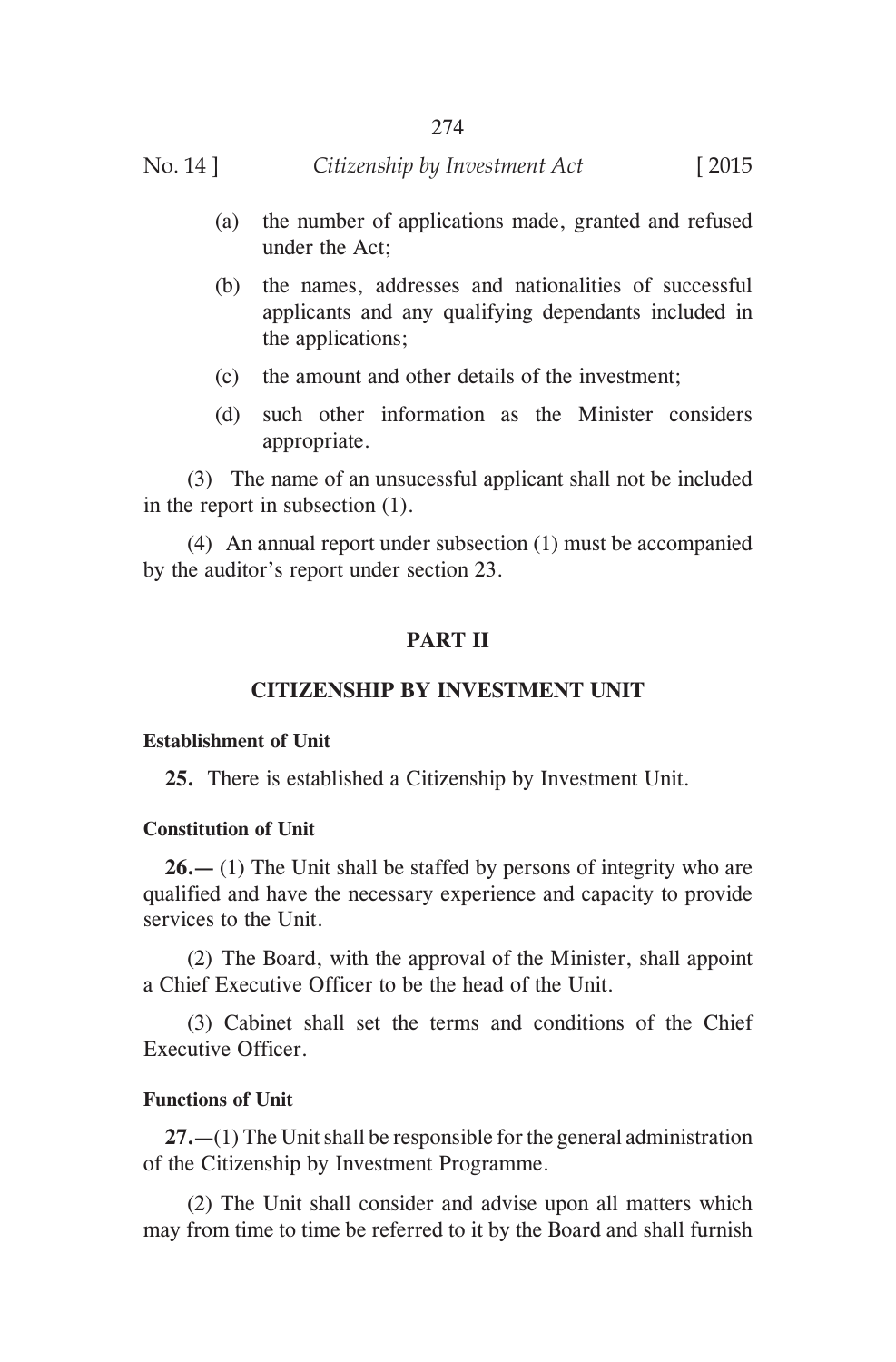to the Board information it may reasonably require relating to the administration of the Citizenship by Investment Programme.

(3) The Unit shall —

- (a) process all applications for the Citizenship by Investment Programmme;
- (b) recommend suitably qualified applicants for citizenship to the Board;
- (c) make recommendations to the Board on the development of the Citizenship by Investment Programme;
- (d) advise the Board on any matter within its knowledge or on which the Board may seek its advice, including advice in relation to the terms and conditions on which citizenship by investment may be granted;
- (e) undertake, sponsor or assist in research relating to citizenship by investment which may be subject to control or regulation under this Act;
- (f) collect fees;
- (g) implement and provide technical advice and guidance on citizenship by investment in Saint Lucia;
- (h) utilize best practices in administering the Citizenship by Investment Programme;
- (i) carry out any other function specified in this Act.

# **Chief Executive Officer**

**28.** The Chief Executive Officer shall –

- (a) attend all meetings of the Board;
- (b) provide the necessary leadership to the Unit;
- (c) monitor the Citizenship by Investment Programme to ensure that its independence and integrity is maintained and managed in accordance with international best practice;
- (d) be responsible for the overall management of the affairs of the Unit;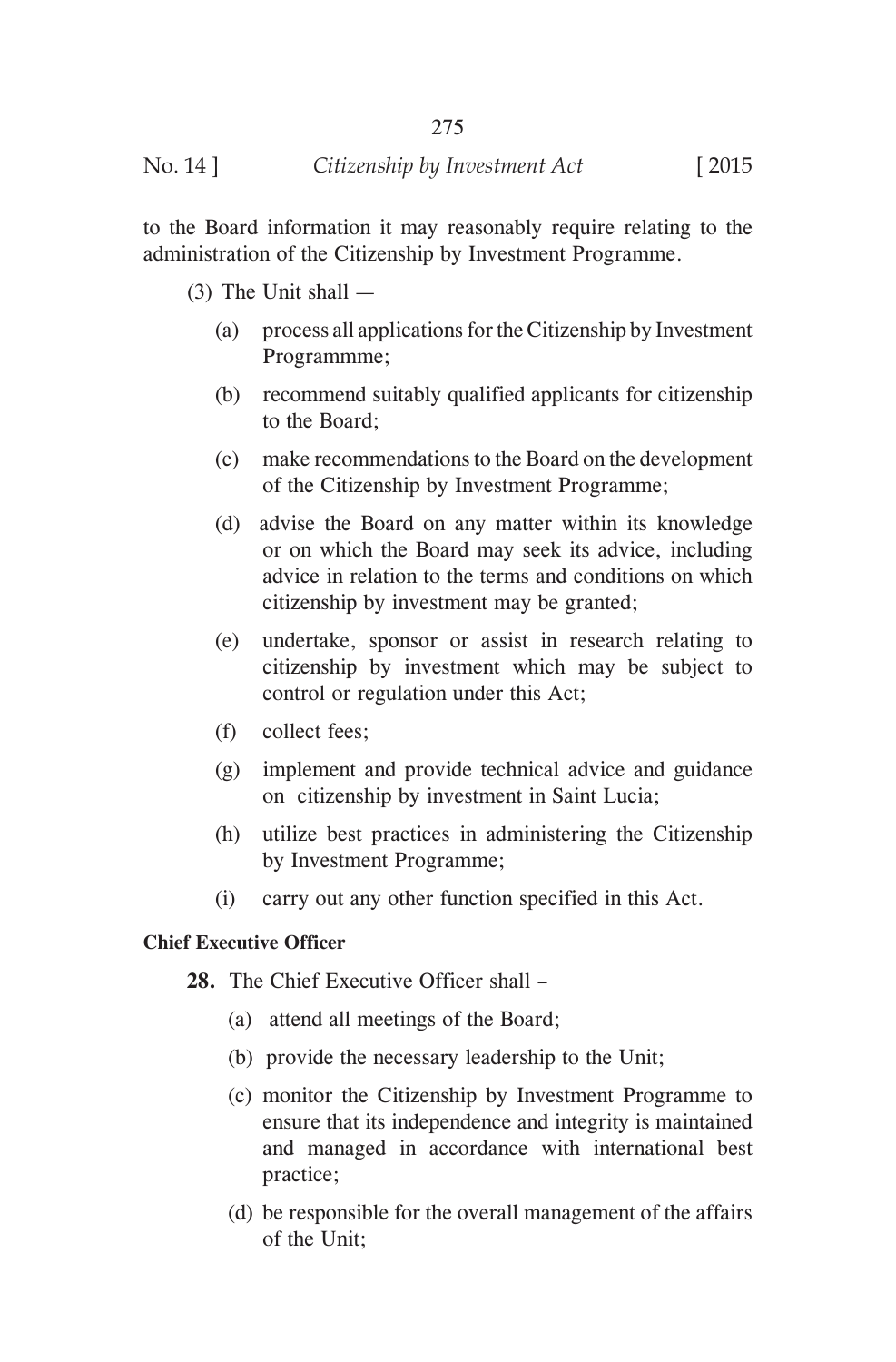# No. 14 ] *Citizenship by Investment Act* [ 2015

- (e) keep the Minister fully informed of the business of the Unit;
- (f) furnish the Minister with all requested information as required; and
- (g) generally be responsible for the internal organisation and administration of the Unit and do all things necessary or convenient to be done for or in connection with the performance of his or her duties.

### **Staff of the Unit**

**29.**—(1) The Board may appoint on such terms and conditions as it thinks fit, such officers and employees as may be required for the proper and efficient discharge by the Unit of its functions under this Act.

 (2) An employee of the Unit shall be under the administrative control and supervision of the Chief Executive Officer who may discipline and terminate employees, as is necessary.

# **PART III**

# **APPLICATION AND REGISTRATION**

### **Application**

 $30 - (1)$  Any person who —

- (a) is at least eighteen years of age; and
- (b) meets the application requirements,

may apply to be registered as a citizen of Saint Lucia pursuant to this Act.

 (2) Any person who is a qualifying dependant of an applicant may apply along with that applicant as a dependant applicant.

 (3) An applicant for citizenship by investment under this Act shall be submitted by an authorized agent.

- (4) Applications shall
	- (a) be made in the prescribed form;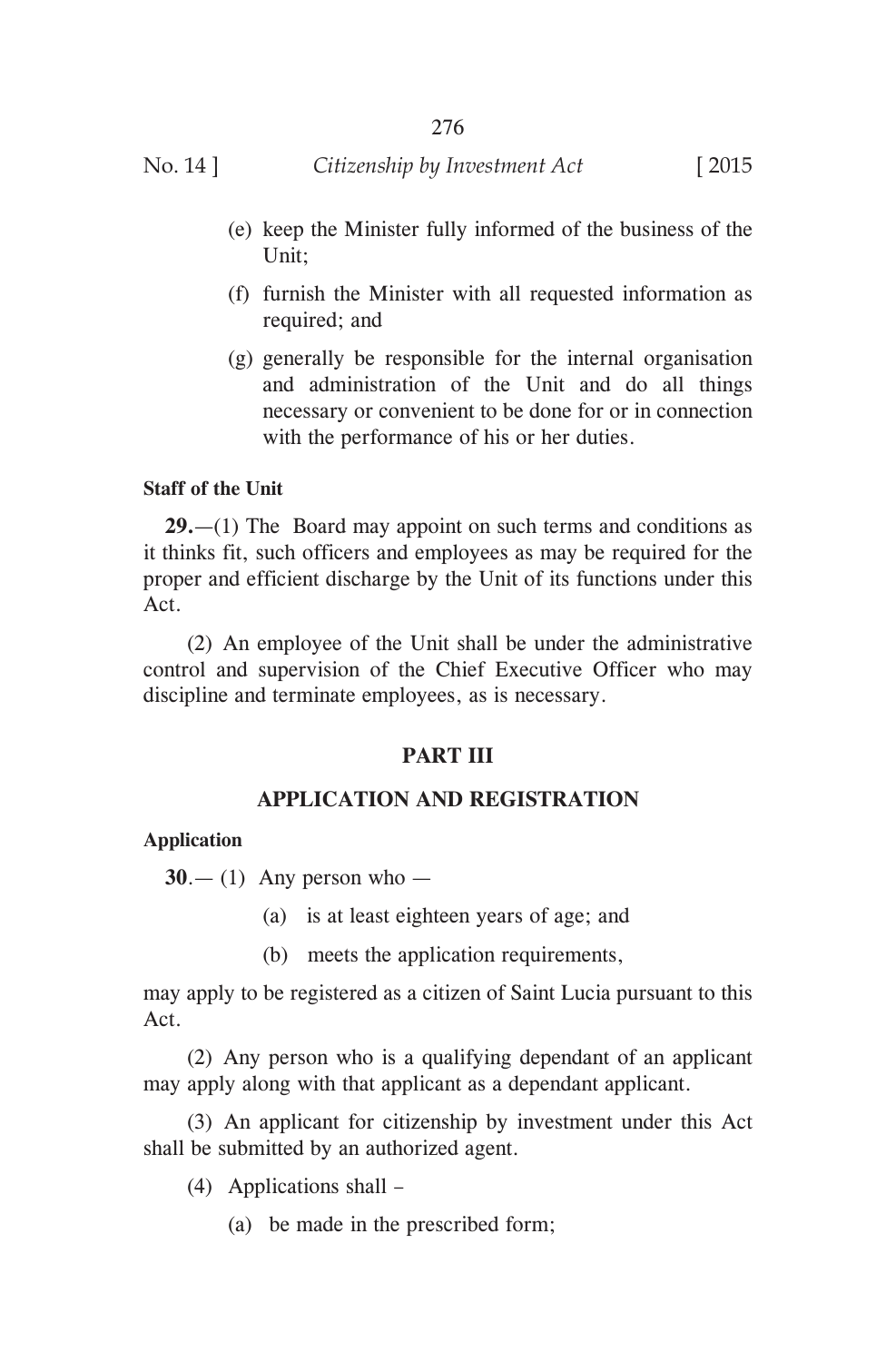- (b) be dated and signed;
- (c) be accompanied by all requisite documentation and information;
- (d) be accompanied by the non-refundable processing fees as prescribed; and
- (e) be accompanied by
	- (i) a health certificate by a medical practitioner with respect to each applicant and qualifying dependant;
	- (ii) a police certificate from the applicant's country of residence;
	- (iii) a banker's reference; and
	- (iv) the details and evidence of the proposed qualifying investment.

 (5) An application form shall be completed in the English language and any document submitted with the application must be in the English language or an authenticated translation into the English language.

 (6) The applicant shall provide a sworn affidavit of support of each qualifying dependant.

 (7) Each application form must be completed personally and signed by the applicant and any of the qualifying dependants over eighteen years of age except where a qualifying dependant is physically or mentally challenged, and the additional conditions shall be applicable-

- (a) for a child who is below the age of eighteen, both of his or her parents may be required to sign the forms on behalf of the child;
- (b) in a case where one parent has sole custody of a child or another person has legal guardianship of a child, the appropriate legal documentation shall be provided to evidence custody or guardianship.

 (8) An applicant applying on behalf of a qualifying dependant who is less than twenty six years of age, shall submit official transcripts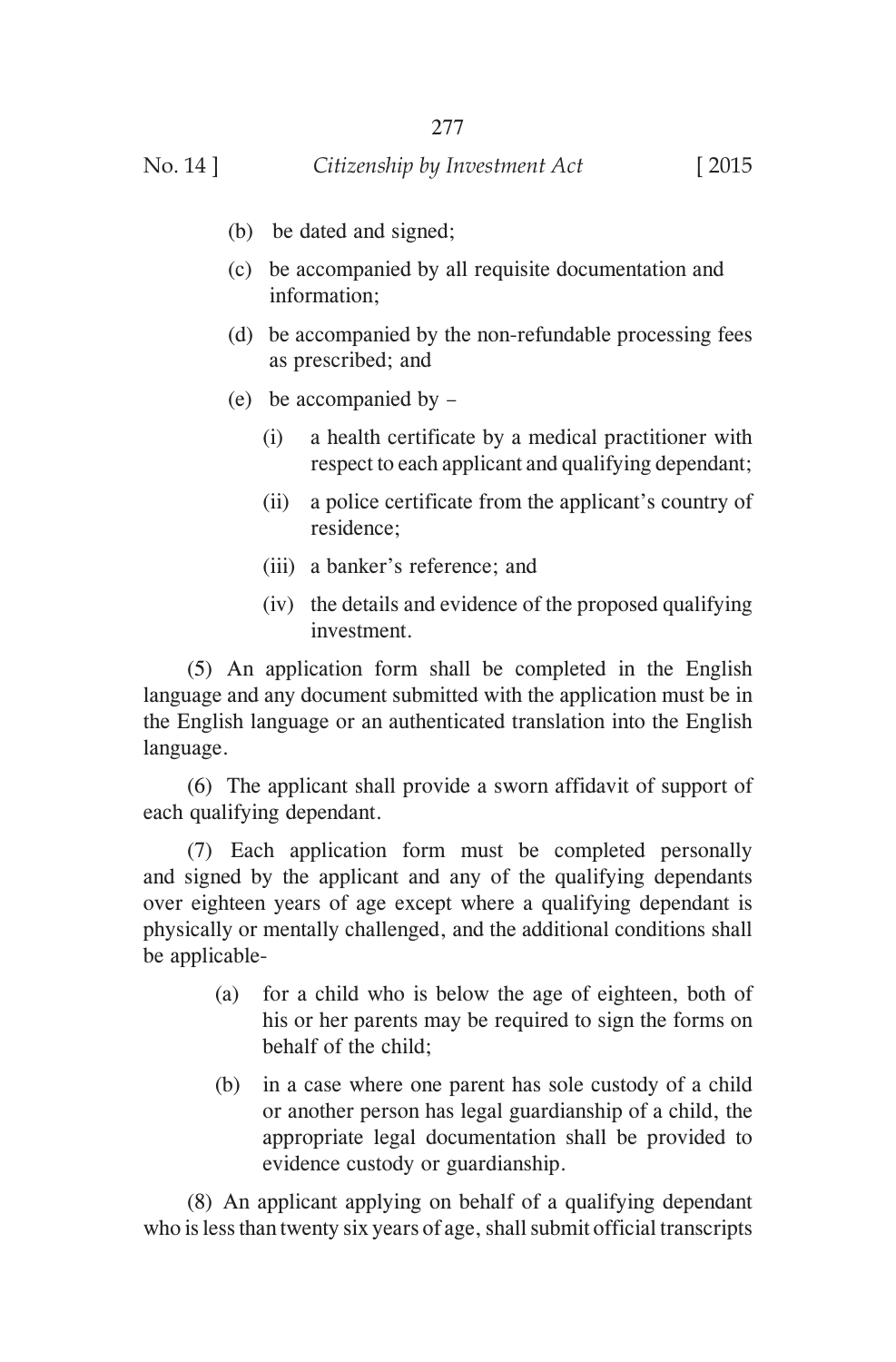| No. 14 ] | Citizenship by Investment Act | $\lceil 2015 \rceil$ |
|----------|-------------------------------|----------------------|
|----------|-------------------------------|----------------------|

or written confirmation from a recognised school, university or college of the qualifying dependant's enrolment and attendance at that school, university or college at the time of the application.

### **Authorised agent**

**31**.—(1) An application for an authorised agent's licence shall be submitted to the Unit.

 2) An application submitted under subsection (1) shall be made on the prescribed form and accompanied by –

- (a) the prescribed fee; and
- (b) such evidence of the applicant's professional qualification, ability, resources, experience and integrity, as the Unit may require.

 (3) An authorised agent shall maintain a place of business in Saint Lucia and shall promptly inform the Unit of any changes in the address.

(4) An authorised agent's licence shall be revoked if  $-$ 

- (a) the ability, resources, experience or integrity of the authorised agent has fallen below the standard that might reasonably be expected;
- (b) the prescribed fee remains unpaid for fourteen calendar days after it has become due;
- (c) the requirements of subregulation (3) have not been complied with; or
- (d) the authorised agent has contravened any of the provisions of this Act.

(5) An authorised agent shall —

- (a) sign a written agreement with the Board, among other things, agreeing to adhere to the terms and conditions of the Citizenship by Investment Programme;
- (b) prior to being granted a new licence, be reviewed by the Unit as to performance and suitability for continued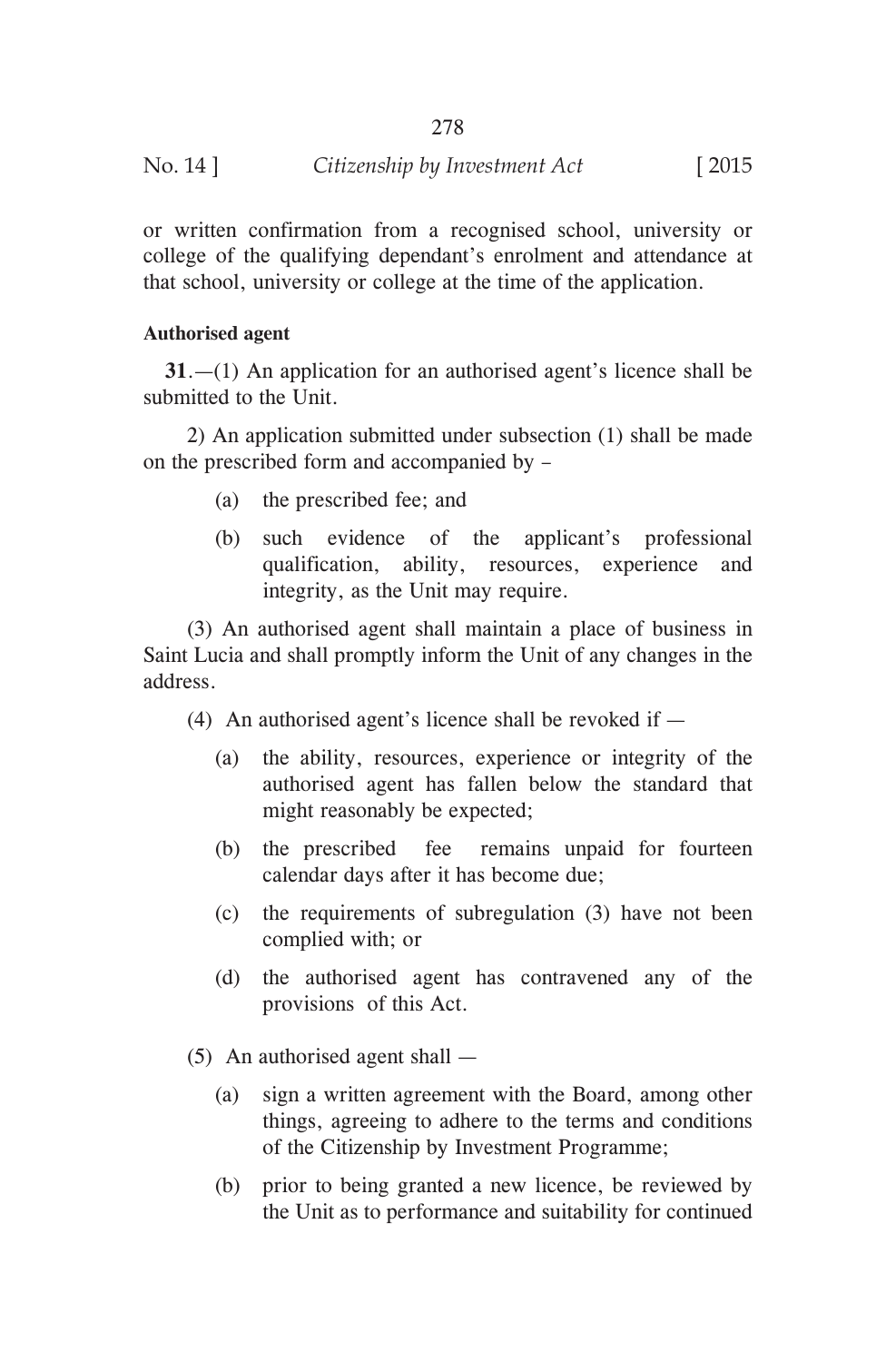involvement with the Citizenship by Investment Programme;

- (c) be responsible for all promotion, advertisement or publication in relation to Citizenship by Investment published or disseminated publicly by any sub-agent, promoter, media outlet, entity or person on behalf of or in conjunction with the said authorised agent;
- (d) take reasonable steps to confirm the identity and reputation of each promoter with whom the agent enters into agreement, engages or acts in conjunction with;
- (e) not engage or use any person or entity as a promoter who has not been registered and in respect of whom the prescribed annual fee has not been paid;
- (f) pay or cause to be paid the prescribed fee in respect to each promoter he or she engages, collaborates with or otherwise uses in relation to the Citizenship by Investment Programme;

 (6) Each promoter shall comply with the terms and conditions of the Citizenship by Investment Programme.

# **Proof of financial resources**

 **32.** For the purposes of a qualifying investment under this Act, an application may be considered when all the requisite criteria in relation to financial resources are satisfied by the applicant pursuant to such guidelines contained in Regulations.

### **Saint Lucia National Economic Fund**

**33.—**(1) The Saint Lucia National Economic Fund is established.

 (2) Qualifying investments of cash shall be paid into the Saint Lucia National Economic Fund.

 (3) The Minister for Finance shall lay before Parliament every financial year for its approval the purposes to which the funds will be allocated.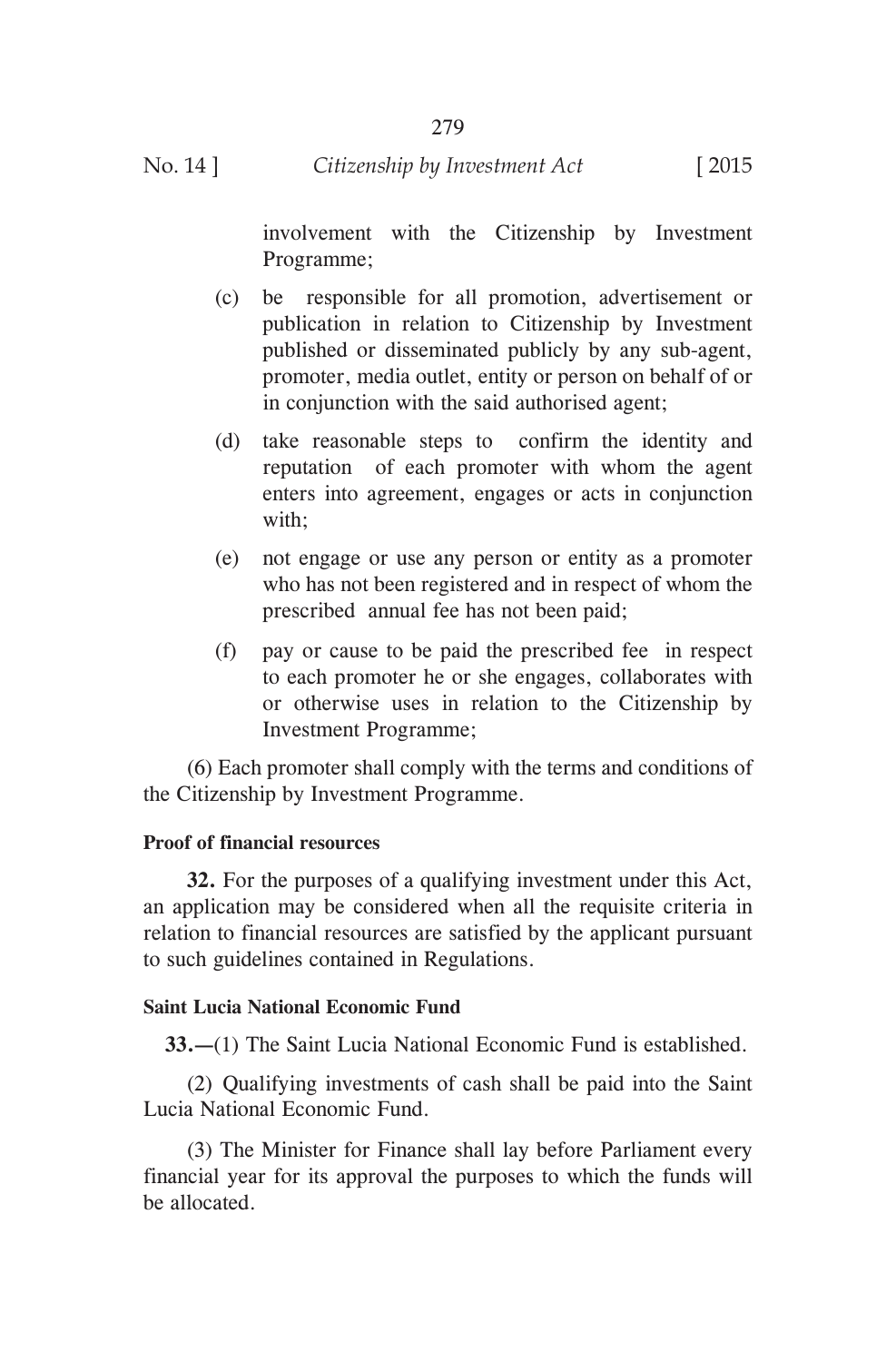### **Due diligence checks**

**34.**—(1) The Unit may engage the services of independent, professional and qualified persons or bodies as necessary to conduct due diligence checks on any applicant.

 (2) An applicant may also be required to attend an interview in Saint Lucia or at an embassy or High Commission of Saint Lucia prior to the consideration of his or her application for citizenship by the Board.

### **Report to Board**

**35**.—(1) Upon receipt of all requisite information for an application for citizenship by investment, the Unit shall prepare a full report of its findings and recommendations for the Board.

 (2) The Board shall review all reports prepared under subsection (1).

### **Approval, denial or delay of application**

**36.**—(1) The Board shall after consideration of an application for citizenship referred to it by the Unit -

- (a) grant;
- (b) deny; or
- (c) delay, for cause,

an application for citizenship by investment.

 (2) The Board shall notify the applicant and the Minister in writing of the decision made regarding the application.

(3) An applicant who –

- (a) provides false information;
- (b) has been convicted of a criminal offence except where the offence is a minor traffic offence;
- (c) is the subject of a criminal investigation;
- (d) is considered to be a potential national security risk;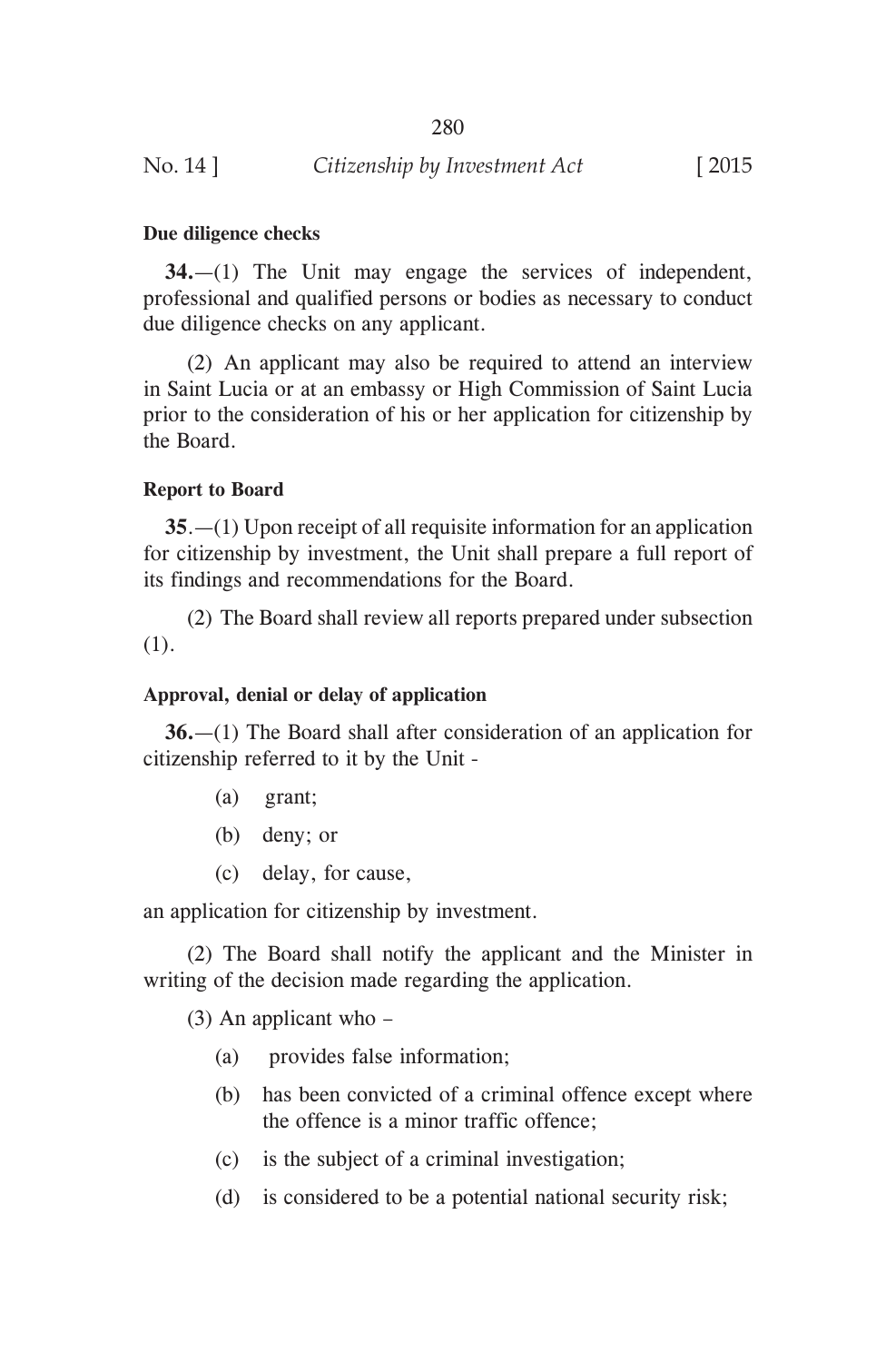- (e) is involved in any activity likely to cause disrepute to Saint Lucia;
- (f) has been denied a visa to a country with which Saint Lucia has visa-free travel and has not subsequently obtained a visa to that country,

shall not be approved for citizenship under this Act.

 (4) Where an application is approved under sub-section 1(a) the Board shall notify the applicant of the approval in 30 days of the decision and shall require –

- (a) payment of any other fees within 60 days; and
- (b) commencement of all qualifying investments as described in the application within the period specified in the Regulations.

 (5) An applicant who has satisfied all the requirements of the application and is granted citizenship by investment shall take the oath or affirmation of allegiance to Saint Lucia as prescribed by the Minister.

 (6) An applicant who is granted citizenship by investment shall enjoy all the rights of a citizen and also be subject to the laws of Saint Lucia including exemption from the requirements of the Alien (Licensing) Act.

# **Request for review where an application for citizenship has been denied**

**37.**—(1) Where an application for citizenship by investment has been denied, that applicant may, in writing, request a review by the Minister.

(2) A request for a review -

- (a) must be in writing, addressed to the Minister and submitted through the Unit;
- (b) must be submitted within 60 days of a letter of denial being issued by the Board;
- (c) may not seek to introduce new information or documents;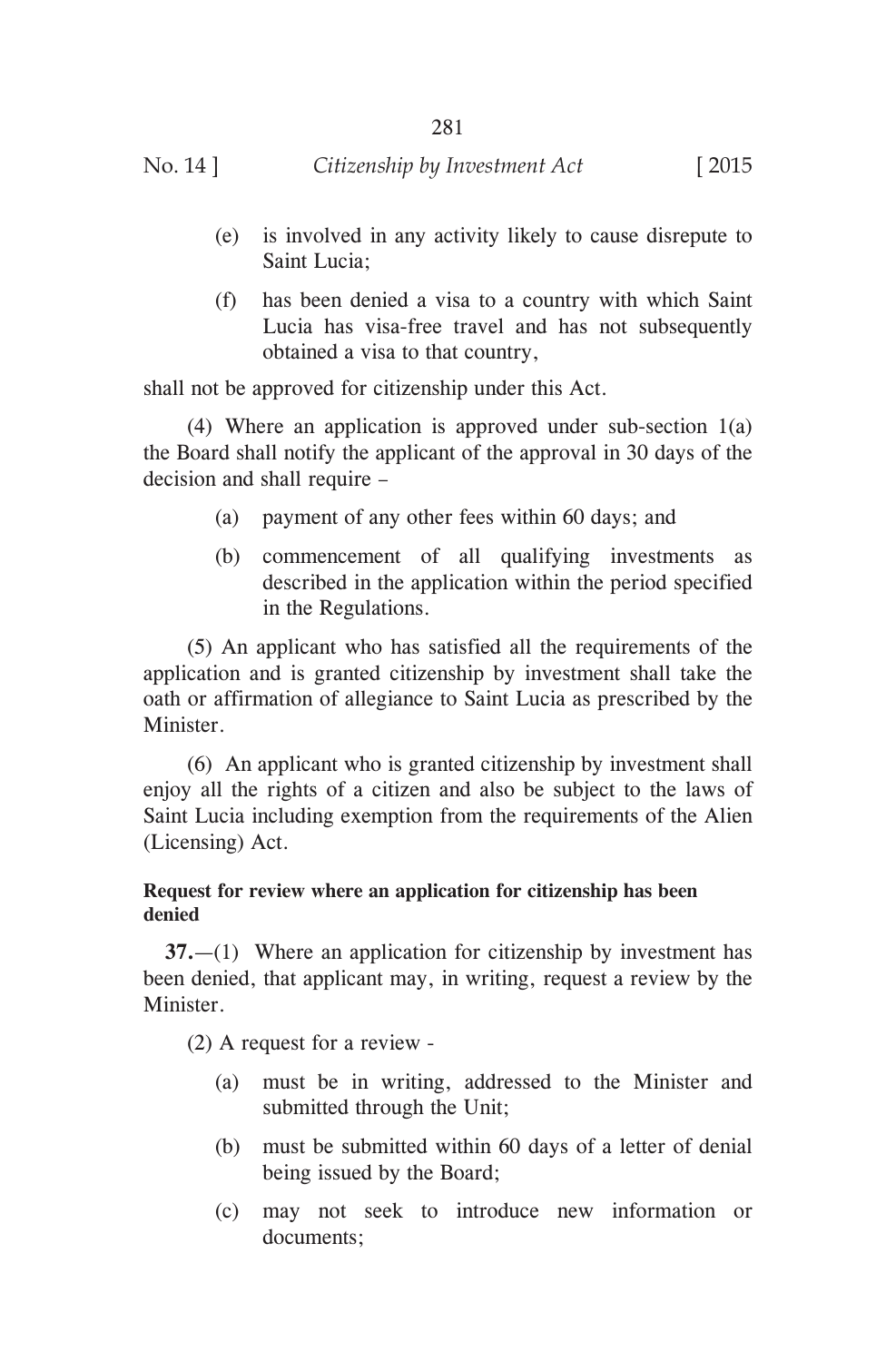- (d) must show one or more of the following grounds for seeking a review -
	- (i) incorrect application of the law;
	- (ii) that the Unit either considered irrelevant matters or failed to consider relevant matters in making a decision not to recommend the applicant to the Board;
	- (iii) irregularities at the decision-making stage;
	- (iv) that the Board did not have evidence to support its findings against the applicant.

 (3) The Minister shall consider the request within 21 days of receipt and notify the applicant in writing of his or her decision to grant or deny the request for review in accordance with sub paragraph  $(2)(d)$ .

 (4) Where the Minister grants the request for review he or she may co-opt additional persons with expert knowledge or experience to provide necessary advice.

(5) The Minister may request the applicant to -

- (a) provide further information or explanations;
- (b) appear in person to be interviewed.

 (6) Subject to subsection (7), an interview will normally be conducted in Saint Lucia.

 (7) At the request of the applicant and where considered by the Minister to be appropriate, provision may be made for the interview to be conducted elsewhere at the expense of the applicant.

 (8) The Minister shall consider the application and as he or she considers appropriate approve or deny the application for citizenship by investment.

# **Revocation of citizenship by investment**

**38.**—(1) The Minister may by Order, revoke a grant of citizenship with respect to any person who is a citizen of Saint Lucia by virtue of this Act, on the grounds that –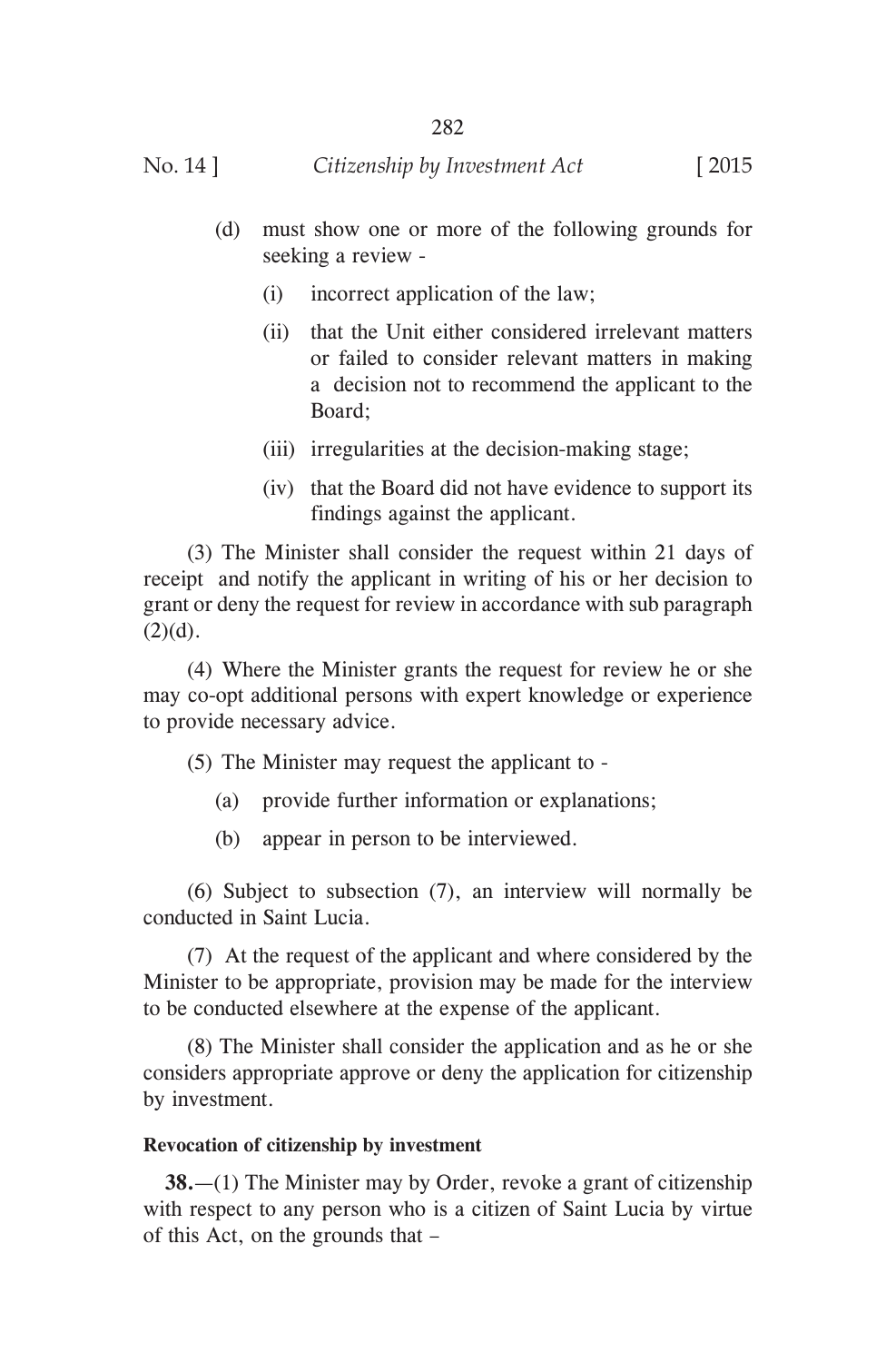- (a) such registration as a citizen was obtained by false representation or fraud or wilful concealment of material facts; or
- (b) the person has been convicted of an offence; or
- (c) the person has performed any other act which, within the opinion of the Minister, has the potential to bring disrepute to Saint Lucia.

 (2) A person whose citizenship has been revoked under subsection (1) shall not be entitled to repayment of any investment or contribution made by him or her in furtherance of the grant of citizenship.

 (3) The Minister shall in writing specify the grounds for the revocation of citizenship by investment.

 (4) Any person whose citizenship is revoked under this section shall have the right of appeal to the High Court.

 (5) Notice of appeal under section (4) shall be given within 30 working days of the date that the Minister serves a copy of the Order on the person.

### **PART IV**

### **MISCELLANEOUS**

### **Publication of information**

 **39.** The Minister shall, by Notice published in the Gazette, publish any revocation of citizenship.

#### **Regulations**

**40.**—(1) Subject to the approval of Cabinet, The Minister may, make regulations for the purposes of giving effect to the provisions of this Act.

 (2) Without prejudice to the generality of subsection (1) the Minister may make regulations in respect of –

> (a) qualifications, general requirements and procedures for citizenship by investment;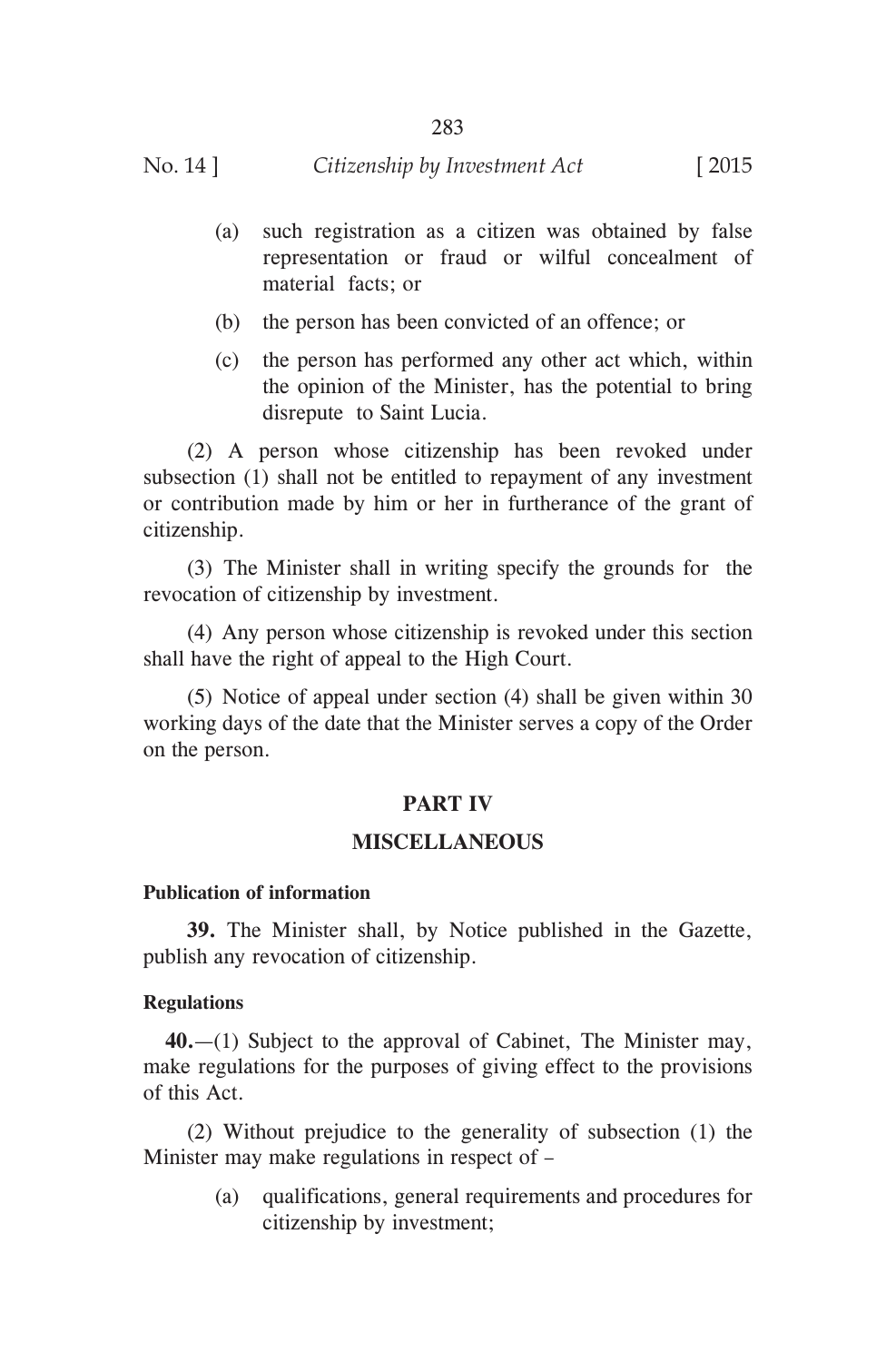- (b) requirements for a Saint Lucia National Economic Fund investment;
- (c) requirements for an investment in land or enterprise;
- (d) requirements for the purchase of a Government bond or a direct monetary contribution;
- (e) the registration of anything required or authorised to be registered;
- (f) the administration and taking of oaths of allegiance, for the time within which such oaths shall be taken and for the registration of such oaths;
- (g) the giving of any notice required or authorised to be given under this Act;
- (h) providing for the issue of a certificate to any person registered as a citizen;
- (i) the cancellation of the registration of persons whose citizenship has been revoked;
- (j) the imposition and recovery of fees relating to any application made in respect of any registration or the grant of any certificate, or the taking of any oath of allegiance authorised to be made, granted or taken, and in respect of supplying a certified copy of any notice, certificate, order, declaration or entry given, granted or made and for the application of such fees;
- (k) the nature of a qualifying investment;
- (l) the marketing and promotion of the Citizenship by Investment Programme;
- (m) anything which may be or is to be prescribed under this Act.

 (3) Regulation made under subsection (2) shall be subject to negative resolution.